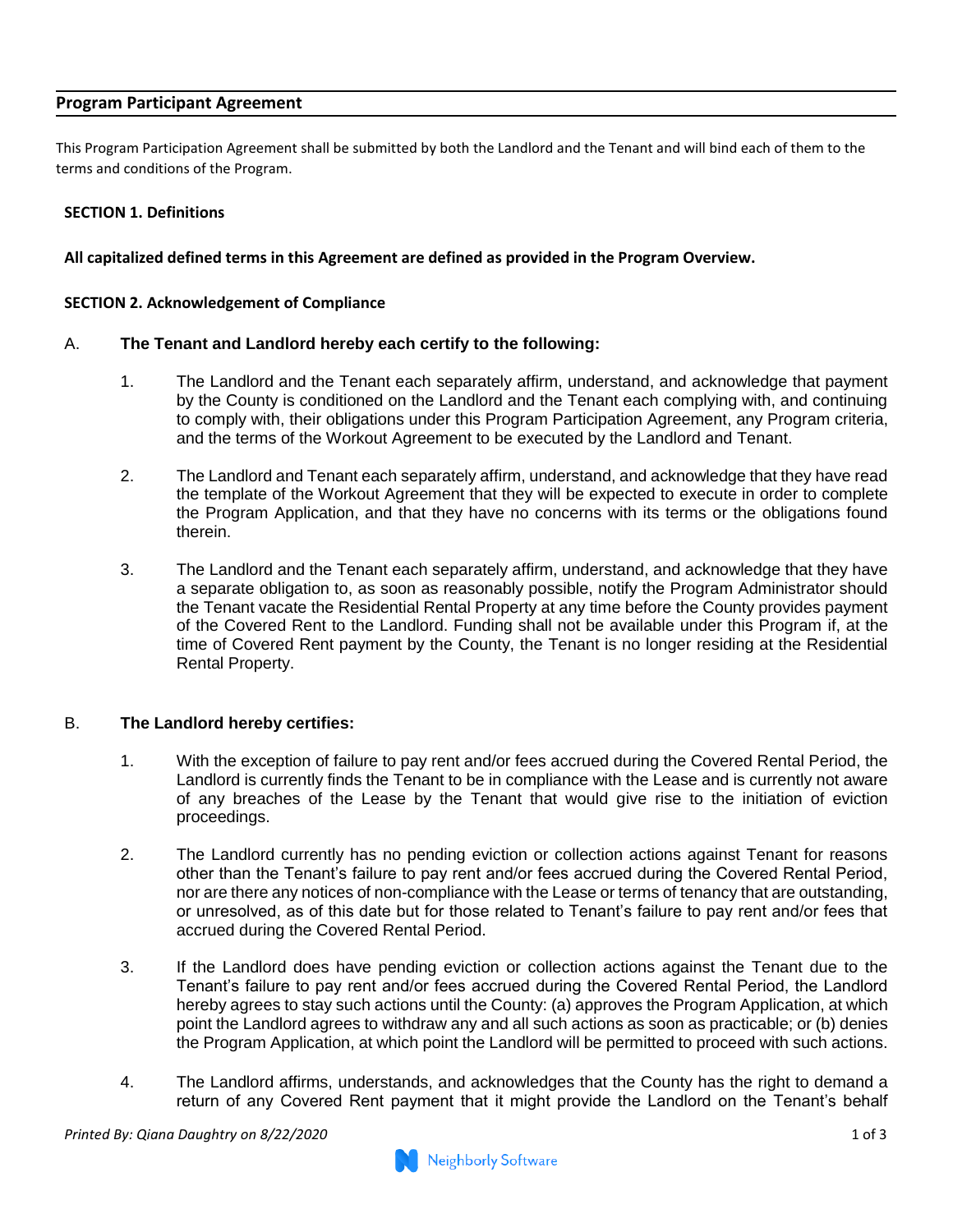through this Program should the Landlord breach any the of the terms of this Participation Agreement, the Program Criteria, or the Workout Agreement to be executed between the Landlord and the Tenant.

# C. **The Tenant hereby certifies:**

- 1. With the exception of failure to pay rent during the Covered Rental Period, the Tenant is in full compliance with the Lease between the Landlord and the Tenant.
- 2. The Tenant gives consent for the Covered Rent payment to be made by the County directly to the Landlord on the Tenant's behalf. Moreover, the Tenant understands and acknowledges that they do not have any claim to the Program funds that are allocated to pay the Landlord.
- 3. The Tenant hereby understands, affirms, and acknowledges that the Tenant must continue to comply with all terms of the Lease between the Tenant and the Landlord. This includes, but is not limited to, any Lease prohibitions against damage to the leased premises, or any terms for payment for rent and/or fees that accrues after the Covered Rental Period.
- 4. The Tenant commits to acting in good faith throughout the Program Application process. Such good faith includes, but should not be limited to: (a) completion of the application within 7 *calendar* days from the date the Tenant executes this Program Participation Agreement; and (b) making themselves adequately available to the Program Administrator for any follow-up questions or documentation requests.

## **SECTION 3. General Terms**

- A. This Program Participation Agreement will be executed by each the Landlord and Tenant in counterparts by use of the County's online application portal, with each party's affirmative agreement to its terms being considered binding upon that party regarding the commitments and obligations to which they are assuming by agreeing to participate in the Program.
- B. Nothing in this Program Participation Agreement or Program itself shall in any way be construed as making the County a party to the Landlord and Tenant's the Lease, or the Workout Agreement executed by the Landlord and Tenant as part of their Program Application.
- C. At no point shall the County be considered to have assumed: (a) responsibility for any act or omission of the Landlord or Tenant; or (b) any obligation that the Landlord and Tenant have to one another pursuant to the Lease.
- D. Any damages, costs, expenses, or fees incurred by either the Landlord or Tenant as a result of their participation in the Program be they foreseeable, or unforeseeable, shall be their own respective responsibility.
- E. Assistance or direction provided to the Landlord or Tenant in the Program Application process by either the County or Program Administrator should not in any way be construed as: (a) the County guaranteeing approval of the Program Application; or (b) an agreement by the County to make payment of any nature to the Landlord.
- F. The Landlord and the Tenant each separately declare that the terms of this Program Participation Agreement have been read by and/or to them, that they have had sufficient time to consider the terms and conditions of this Program Participation Agreement, and that this Program Participation Agreement is fully understood by the parties.
- G. If any provision of this Program Participation Agreement is held to be unlawful, void, or for any reason unenforceable, then that provision shall be deemed severable from this Program Participation Agreement and shall not affect the validity and enforceability of any remaining provisions.